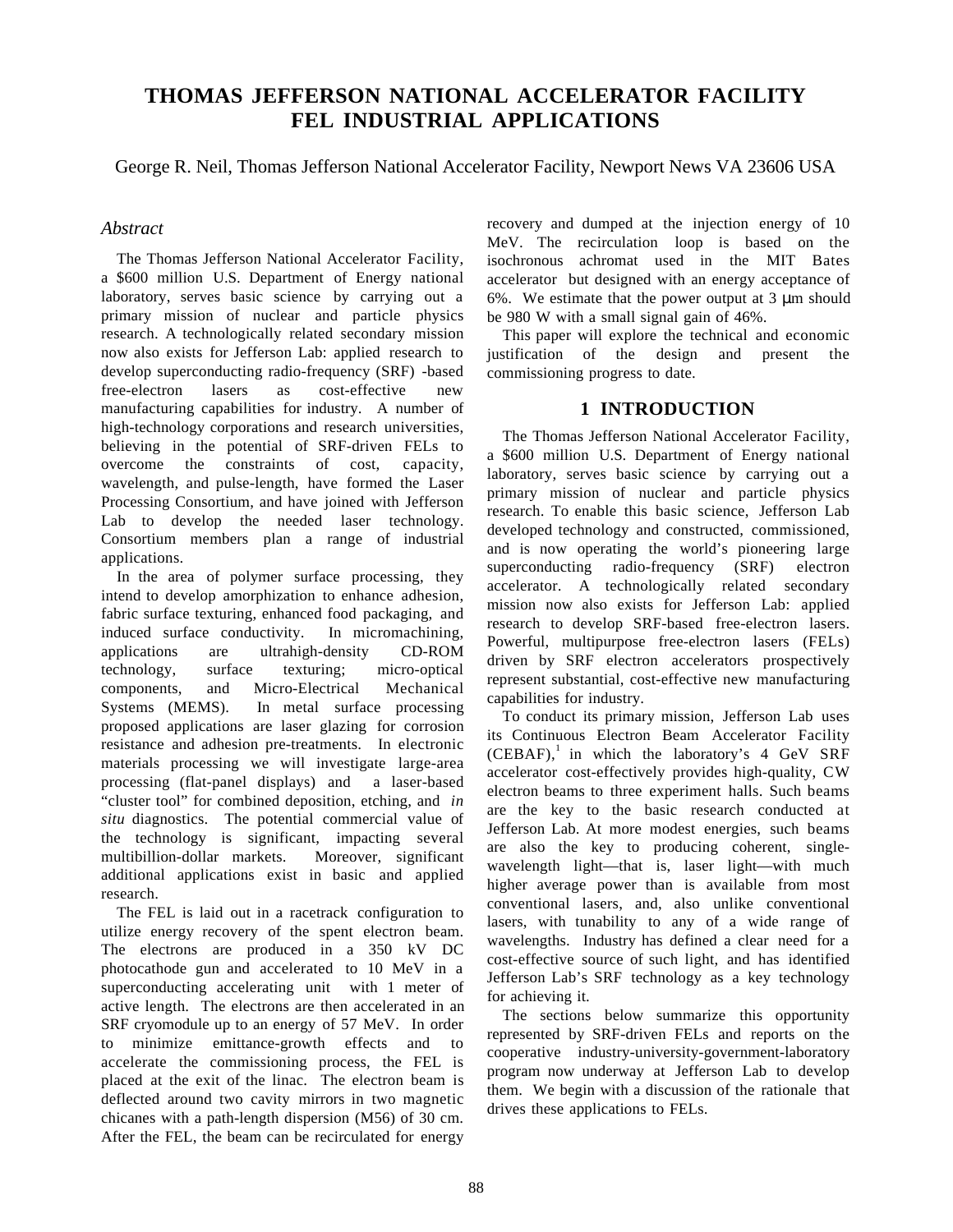## *1.1 Why FELS?*

In principle, laser light offers an efficient, spatially and chemically precise, and environmentally benign way to process materials, as in surface-modifying polymers and metals and in micromachining. However, cost, capacity, wavelength, and pulse-length constraints have limited or even stymied progress with conventional lasers. Therefore a number of hightechnology corporations and research universities, believing in the potential of SRF-driven FELs to overcome these constraints, have formed the Laser Processing Consortium, (see acknowledgments) and have joined with Jefferson Lab to develop the needed laser technology. Consortium members plan a range of industrial applications. In the area of polymer surface processing, they intend to develop:

- Amorphization to enhance adhesion
- Fabric surface texturing
- Enhanced food packaging
- Induced surface conductivity
- In micromachining:
- Ultrahigh-density CD-ROM technology
- Surface texturing; micro-optical components
- Micro-Electrical Mechanical Systems (MEMS)
- In metal surface processing:
- Laser glazing for corrosion resistance; adhesion pre-treatments
- In electronic materials processing:
- Large-area processing (flat-panel displays); laserbased "cluster tool" for combined deposition, etching, *in situ* diagnostics

Concerning these prospective applications, an independently convened government review panel reported that the "potential commercial value of the technology is significant, impacting several multibillion-dollar markets." Moreover, significant additional applications exist in basic and applied research.

## *1.2 Potential Products*

Further details of two of these applications will illustrate a typical rationale for development. Polymer processing, for example, is expanding in both traditional and new applications. World wide synthetic fiber capacity was projected to have reached 60.3 billion pounds in  $1997<sup>3</sup>$ . The use of PET packaging continues to grow rapidly. Bottle capacity alone was expected to reach 13.7 billion pounds in  $1997<sup>3</sup>$ . Aseptic systems that extend the unrefrigerated shelf life of foods are expected to increase as use expands in newly developing countries. These applications already rely on a number of modifications to the basic polymer to achieve the desired functionality. For example, the surface of fibers may be textured through use of special forming dies or altered through wet

chemistry. As a different example, polymer packaging usually will consist of multiple layers to permit printing, increase strength or prevent permeation by oxygen,  $CO<sub>2</sub>$ , or water. These treatments are costly and they complicate recycling efforts. They can result in environmentally undesirable effluent from the processing plant, and they may be only marginally successful at achieving the desired functionality.

Processing with photons offers the possibility of achieving similar enhancements in an environmentally benign way. For example, in the case of surface texturing it has been demonstrated that use of an excimer laser pulse on fabric results in surface melting of the fibers producing a ridged effect on a spatial scale similar to natural fibers<sup>3</sup>. This texturing results in fibers which feel softer, are more hydrophilic, and have more intense colors on dying due to the elimination of reflective backscatter. Workers at 3M showed that improved adhesion for polyester<sup>4</sup> and polyimide<sup>5</sup> to themselves and metals could be obtained using a single pulse of 248 nm excimer laser light at 30  $mJ/cm<sup>2</sup>$ . The application of 200 nm light on nylon has also been shown to produce a photochemical effect on the surface, which renders the polymer surface permanently anti-microbial. 6

The potential market for such applications is enormous. Standing in the way is the development of a suitable light source. Requirements for the light source include power, wavelength, cost per kilojoule of light delivered, etc. A serious aspect to consider is scale. A typical new fiber plant produces between 1 and 3 x  $10^{10}$  m<sup>2</sup>/yr of surface area. At  $1J/cm^2$  fluence this would require more than 10 kW of average power on target running continuously year round. Power outputs at this level exist commercially at only a few specific wavelengths, which may not coincide with the industrial process requirements. No light source other than FELs has the potential to meet the power and wavelength requirements.

The cost goals, while ambitious, also appear possible. Few surface modification procedures can be found which exceed 5 to 10 cents/ $m<sup>2</sup>$  in added value. When the desired fluence is considered (order  $1 \text{ J/cm}^2$ ) it is clear that fully amortized costs of less than 1 cent/kJ are required. Scaling studies have projected that FELs can meet these cost goals provided single unit power outputs in excess of 10 kW can be achieved.<sup>7</sup>

The technical maturity of these applications varies from scientifically proven to speculative. In the case of surface texturing the phenomenology has been explored at UV wavelengths with excimers. Research at the Jefferson Lab FEL is aimed at exploring possible extensions into the IR where FELs are technologically easier and probably more cost effective. Other polymer applications await extensions of the FEL operation into the UV where research will explore the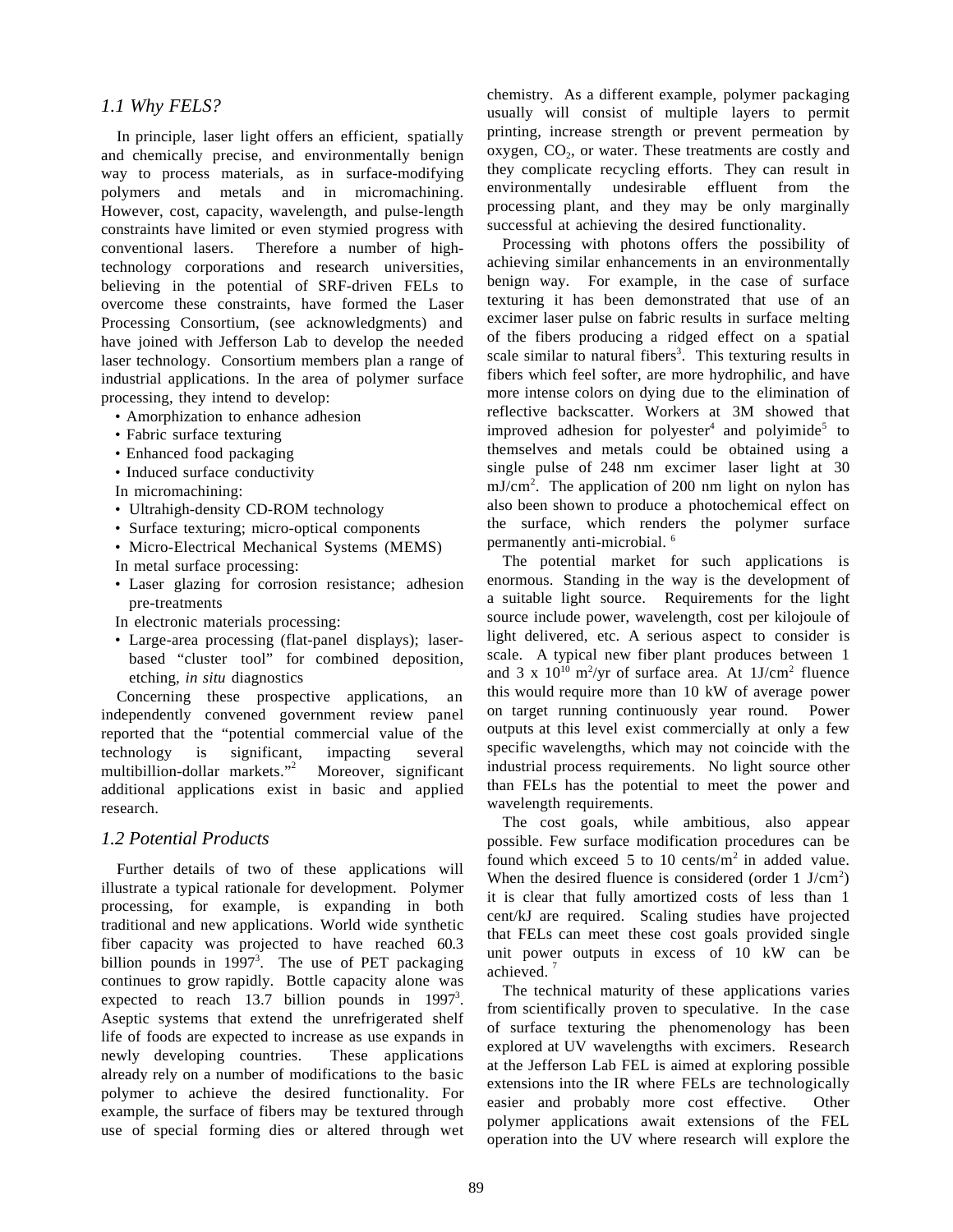differences produced by the short pulse format of the FEL as compared to the excimer while utilizing the FEL's tunability to excite specific transitions.

In the second application area, metals processing, a number of new metals surface characteristics are desired which may be achievable using FELs. For example, it is well known that amorphous Fe-C metals exceed their crystalline counterparts in strength (by 250%), toughness (600%), and resistance to corrosion (down by two orders of magnitude)<sup>8</sup>. A surface amorphous layer could therefore result in considerably improved surface sensitive properties such as wear, erosion, fatigue, and corrosion resistance. Both  $CO<sub>2</sub>$ and pulsed excimer laser treatments have demonstrated improvements in hardness, wear and fatigue resistance. However, neither laser is capable of producing amorphous layers on structural alloys.

Here the short pulses at high pulse repetition rates is key to making the process work. The picosecond pulses produced by the FEL are temporally at the transition between heat transfer directly to the electrons and transfer to the bulk lattice. The pulse duration determines both the cooling rate and the depth of the melt zone. For such short pulses a shallow zone of melting will occur for single pulses and cooling will occur at rates of  $10^{13}$  K/sec<sup>9</sup>, that is, rapid enough to prevent crystallization. This exceeds by more than three orders the cooling rates achieved with longer pulse lasers such as excimers or YAGs. With pulsed excimers in the ns regime typical modified surface layers on structural ferrous alloys are microcrystalline, and the melt-modified layer is on the order of microns<sup>10,11</sup>. Although the diffusion length is expected to be a few atomic spacings during the few hundred picosecond melt lifetimes, rapidly repeated local application of FEL pulses is expected to permit us to vary the depth and duration of the melt and thus the diffusion. Mixing of compounds or alloys applied at the surface also may be feasible. Potential products are wide ranging: turbine blades, bearing surfaces, exposed structural components, etc. The level of cost sensitivity varies with the application but delivered costs of the light still need to be in the less than 1 cent/kilojoule range to make most of the applications attractive.

## **2 FEL DEVELOPMENT**

To explore the feasibility of these applications it was desirable to have a subscale testbed which would permit study of both the desired process and the technical limits to power scalability in the FEL. By 1993 the Laser Processing Consortium had coalesced from interested industry and university partners. A plan was formulated for beginning FEL development with a kilowatt-scale infrared (IR) device—about two orders of magnitude more powerful than previous, non-SRF

FELs. Experience gained with this initial "IR Demo" FEL, funded mainly by the U.S. Navy, is planned to lead to FELs at still higher powers not only in the IR but also in the ultraviolet (UV), where many of the most compelling potential applications lie. After the IR Demo and an upgrade of the IR Demo, the consortium intends to build a kilowatt-scale ultraviolet demonstrator FEL (the UV Demo), to be followed by scale-up and further development eventually leading to a 50–100 kW prototype device for cost-effective manufacturing use at industrial sites. Figure 1 shows the power output of the IR and UV Demo FELs at the various wavelengths through which they are tunable, and, for contrast, shows capabilities of typical conventional lasers as well. In providing more than two orders of magnitude higher average output than existing sources which cover this wavelength range, this user facility will be the world's first fourthgeneration light source.



Figure 1: Power vs. wavelength for the IR and UV Demo FELs.

Consortium industrial members seek a powerefficient, high-average-power, wavelength-tunable, picosecond-pulse-length laser light source for materials processing. University members seek to participate in technology development, and also to exploit the basic science opportunities that these FELs will represent. Jefferson Lab seeks to profit from synergistic development in SRF-related technologies crucial for future CEBAF accelerator upgrades for advancing basic physics research. The industrial stakeholders in particular have committed substantial resources to the outfitting of the FEL User Facility. They are supplemented by a number of local universities that intend to perform basic and applied research covering similar topics. We are encouraging these universities to form partnerships with the industrial members whenever feasible. Not only does this strengthen the technical capability of the research team, but should synergistically enhance both the fundamental and applied efforts and encourage student participation.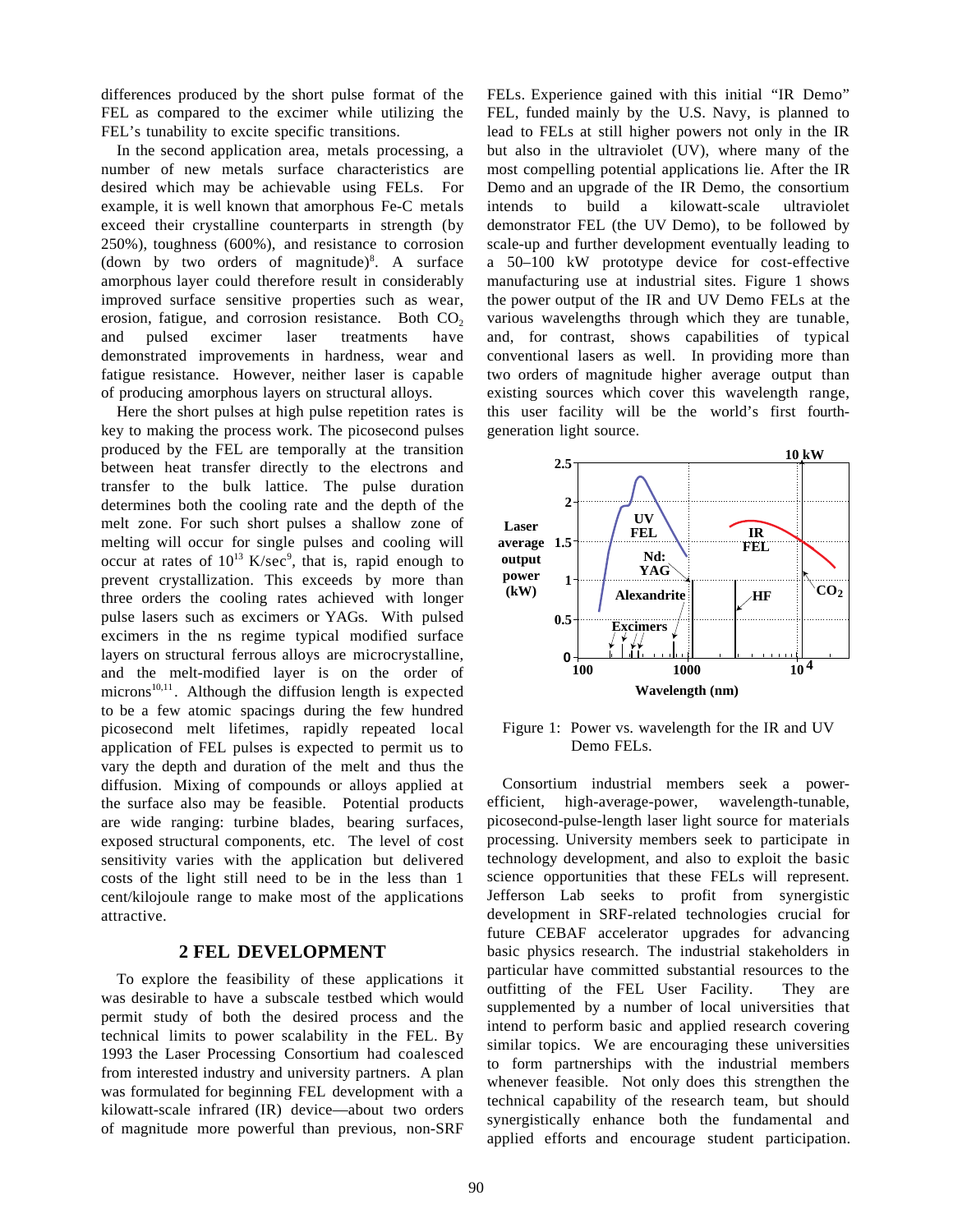Figure 2, the user facility second-floor plan, shows the arrangement and initial assignments of the six laserlight applications-development labs. The light produced by the laser will be brought through the optical control room to one or more user labs totaling more than  $600 \text{ m}^2$  in area. Operation of the system with multiple users is considered crucial to keeping the operating cost modest. Insertable mirrors of fixed reflectivity, e.g. 1%, 50 %, 100%, are inserted into the optical transport line to extract beam for a particular application. Consortium members in other labs can utilize the remaining beam for alignment, etc., on a non-interfering basis.



#### Figure 2: Layout of the Jefferson Lab Free-Electron Laser User Facility's user lab spaces*.*

### *2.1 First Step: "IR Demo" FEL*

Figure 3 shows the IR Demo FEL schematically. The 1 kW device is designed to provide laser light at wavelengths from 3.0 to 6.6  $\mu$ m, with optical beam quality two times the diffraction limit, and with electron beam losses of less than 5 µA at energies above 25 MeV. In this first FEL, about 99% of the energy from acceleration in the 32 MeV cryomodule will be recovered. (When the 10 MeV of preacceleration from the injector is accounted for, this actually represents only about 75% of the beam's overall energy. In planned future FELs, with higher ratios of accelerator energy to injector energy, this difference will lessen, with a corresponding rise in the benefit of energy recovery.).

The main parameters of the IR Demo system are shown in Table 1. The wiggler was located downstream of the cryomodule to minimize, before the FEL, such degrading effects as wakefields and emittance growth due to coherent synchrotron emission. Initial lasing involves sending the spent beam to a beam dump. Following that, full-power operation with energy recovery will be performed.

| Table 1. Parameters for the IR Demo FEL |  |  |  |  |
|-----------------------------------------|--|--|--|--|
|-----------------------------------------|--|--|--|--|

| Electron Beam                               |                  | Wiggler              |                                          |
|---------------------------------------------|------------------|----------------------|------------------------------------------|
| Kinetic Energy                              | 42 MeV           | Period               | 2.7 cm                                   |
| Average current                             | $5 \text{ mA}$   | Number of<br>periods | 40                                       |
| Repetition rate                             | 37.425 MHz       | rms K <sup>2</sup>   | 0.5<br>(optionally 1.0)                  |
| Charge per<br>bunch                         | 135 pC           | Phase noise          | $<$ 5 $\circ$ rms                        |
| Norm. transverse<br>emittance               | $13$ mm-<br>mrad | Trajectory<br>wander | $x \leq \pm 100$ um<br>$v \leq 500$ urad |
| Longitudinal<br>emittance                   | 50 keV-deg       |                      |                                          |
| <b>B</b> function at<br>wiggler center      | 50 cm            |                      |                                          |
| Energy spread<br>$(\sigma_{\gamma}/\gamma)$ | 0.20%            |                      |                                          |
| Peak current                                | 50 A             |                      |                                          |
| Bunch length<br>(rms)                       | 1 psec           |                      |                                          |

The IR Demo's driver accelerator and its injector require, respectively, energy gain of 32 MeV (8 MV/m gradient) in a single cryomodule and 10 MeV (10



Figure 3: In the IR Demo FEL 10 MeV electrons are accelerated to 42 MeV, before yielding 1/2% of their energy to light in the wiggler. The e-beam is recirculated and its energy recovered to 10 MeV via deceleration.